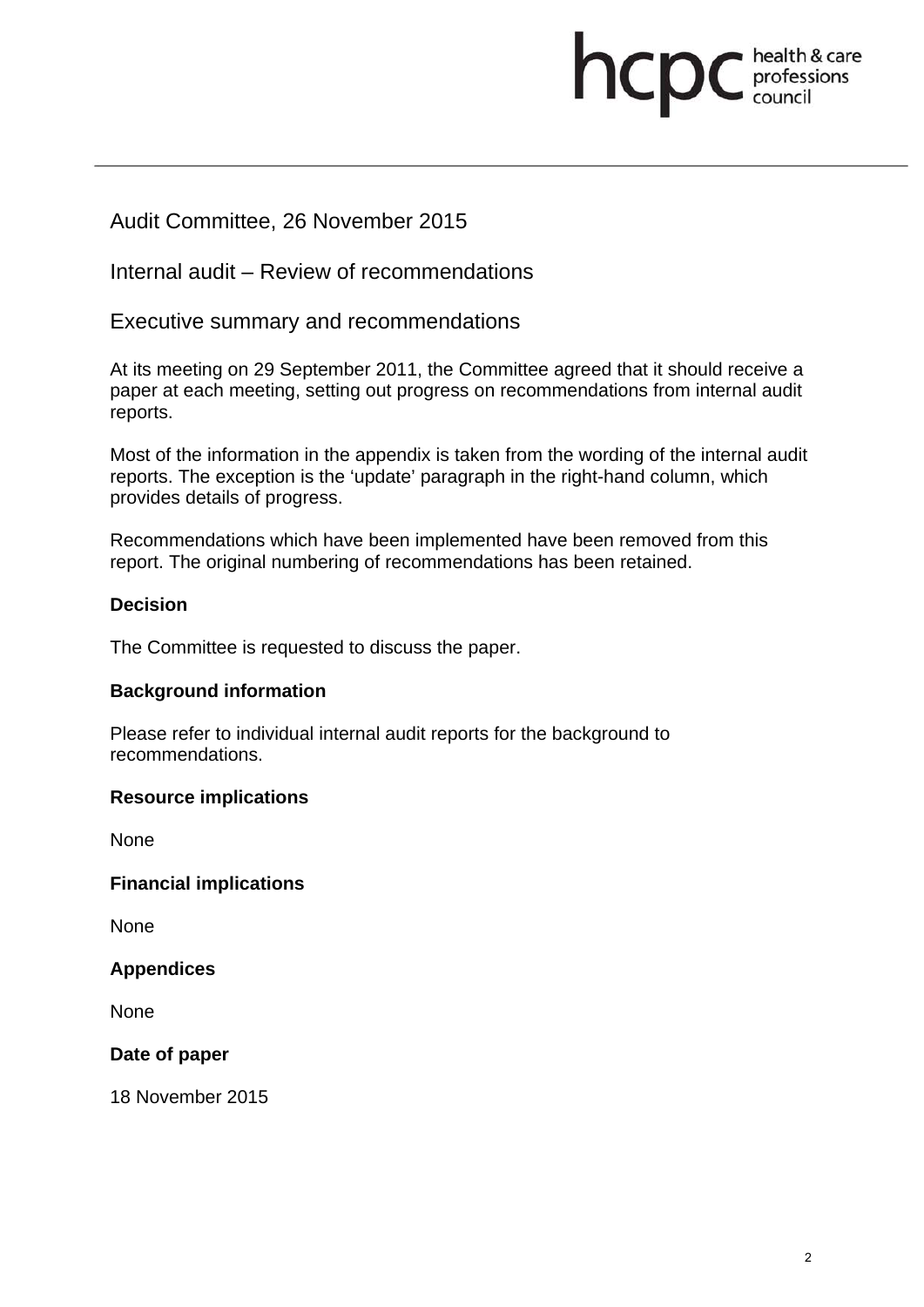#### **Recommendations from internal audit reports**

**Core Financial Systems – Payroll (report dated September 2011 – considered at Audit Committee 29 September 2011)** 

**Assurance on effectiveness of internal controls:** Substantial Assurance

**Recommendations summary** 

| <b>Priority</b> | <b>Number of recommendations</b> |
|-----------------|----------------------------------|
| Fundamental     | <b>None</b>                      |
| Significant     | <b>None</b>                      |
| Housekeeping    | 3                                |

**Risk 3:** Financial losses arising from fraud or error, inefficient processing or inappropriate activity (such as ghost employees, payment of staff who no longer work at the Council, authorised payments, etc)

|   | <b>Observation/Risk</b>                           | <b>Recommendation</b>   | <b>Priority</b> | <b>Management response</b> | Timescale/                         |
|---|---------------------------------------------------|-------------------------|-----------------|----------------------------|------------------------------------|
|   |                                                   |                         |                 |                            | responsibility                     |
| 2 | Observation: Finance receive an HR Pack on a      | As part of the planned  | Housekeeping    | Project proposal to        | Director of Finance/               |
|   | monthly basis which includes the HR Summary       | review of the HR        |                 | review HR & partners       | HR Director.                       |
|   | spreadsheet and relevant supporting               | system, consideration   |                 | information systems,       |                                    |
|   | documentation detailing starters; leavers;        | should be given to a    |                 | including link to payroll  | <b>Update</b>                      |
|   | contractual variations; acting-up allowances;     | more effective          |                 | to be submitted to         |                                    |
|   | changes to address etc.                           | interface between the   |                 | Executive team in          | 26/11/2015 - On track, no change   |
|   |                                                   | HR and Payroll          |                 | November 2011. If          | from 17/6/15 update                |
|   | Whilst our review confirmed that this information | systems to avoid        |                 | agreed will form part of   |                                    |
|   | was received by Finance, in a timely manner       | duplication in entry of |                 | 2012/13 project plan.      | <b>Previous updates:</b>           |
|   | and before the deadline of the 15th of the        | data.                   |                 |                            |                                    |
|   | month, as there is currently no direct interface  |                         |                 |                            | $08/09/2015$ – On track, no change |
|   | between the HR Systems and Sage, the              |                         |                 |                            | from 17/6/15 update                |
|   | information has to be entered again on to Sage.   |                         |                 |                            |                                    |
|   |                                                   |                         |                 |                            | $17/06/2015$ – The payroll service |
|   | It is noted that a review of the HR system is     |                         |                 |                            | offered by the supplier of the new |
|   | planned to be undertaken.                         |                         |                 |                            | HR and Partners system is not      |
|   |                                                   |                         |                 |                            | appropriately certified for        |
|   | Risk: Holding two databases with staff details    |                         |                 |                            | information security, so we are    |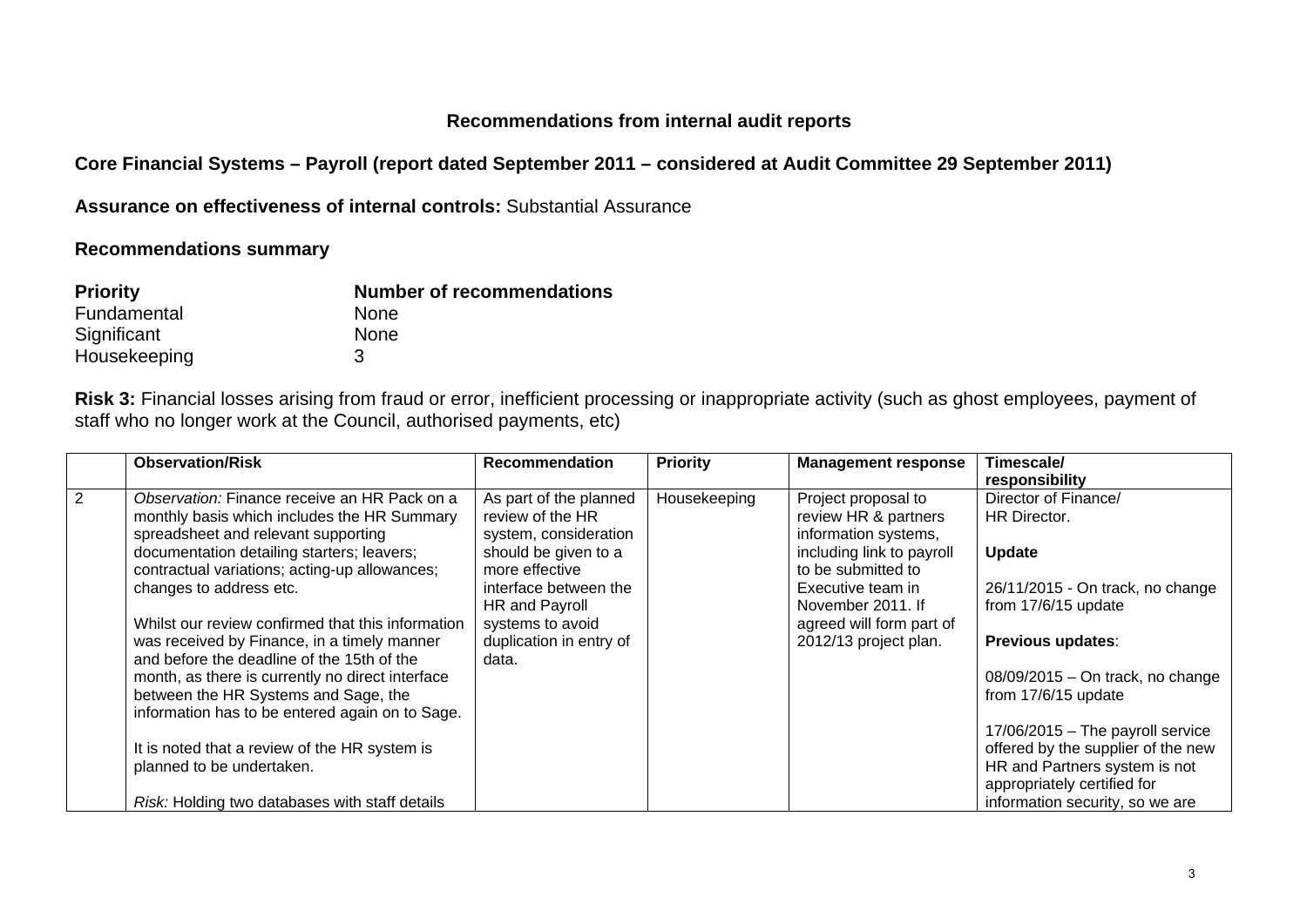| <b>Observation/Risk</b>                                                            | Recommendation | <b>Priority</b> | <b>Management response</b> | Timescale/                                                                                                                                                                                                              |
|------------------------------------------------------------------------------------|----------------|-----------------|----------------------------|-------------------------------------------------------------------------------------------------------------------------------------------------------------------------------------------------------------------------|
|                                                                                    |                |                 |                            | responsibility                                                                                                                                                                                                          |
| and duplication of data entry are unlikely to be<br>an efficient use of resources. |                |                 |                            | reviewing other options for the<br>contracted out payroll service,<br>expecting to conclude by the end                                                                                                                  |
| Errors are more likely to arise where data is re-<br>keyed.                        |                |                 |                            | of 2015-16. We still intend and<br>expect the new HR system to                                                                                                                                                          |
|                                                                                    |                |                 |                            | better integrate with payroll,<br>whichever option for payroll is<br>chosen.                                                                                                                                            |
|                                                                                    |                |                 |                            | $10/3/2015 -$ We have started<br>discussions with the supplier of<br>the HR and Partners system to<br>identify whether their integrated<br>payroll service would be suitable<br>for our needs.                          |
|                                                                                    |                |                 |                            | $09/10/2014 -$<br>The HR and Partners system build<br>business case was approved by<br>EMT to enter the start-up phase<br>on 9 September. A supplier has<br>been identified.                                            |
|                                                                                    |                |                 |                            | $24/06/2014 -$ Still pending the HR<br>& Partners project. Bids from<br>suppliers have been received and<br>are being assessed but no<br>contract yet awarded so the<br>project has not yet entered the<br>build phase. |
|                                                                                    |                |                 |                            | 20/03/2014 - HR & Partners<br>Systems Review phase is due to<br>end on 31 March 2014. The<br>project will then enter the build<br>stage.                                                                                |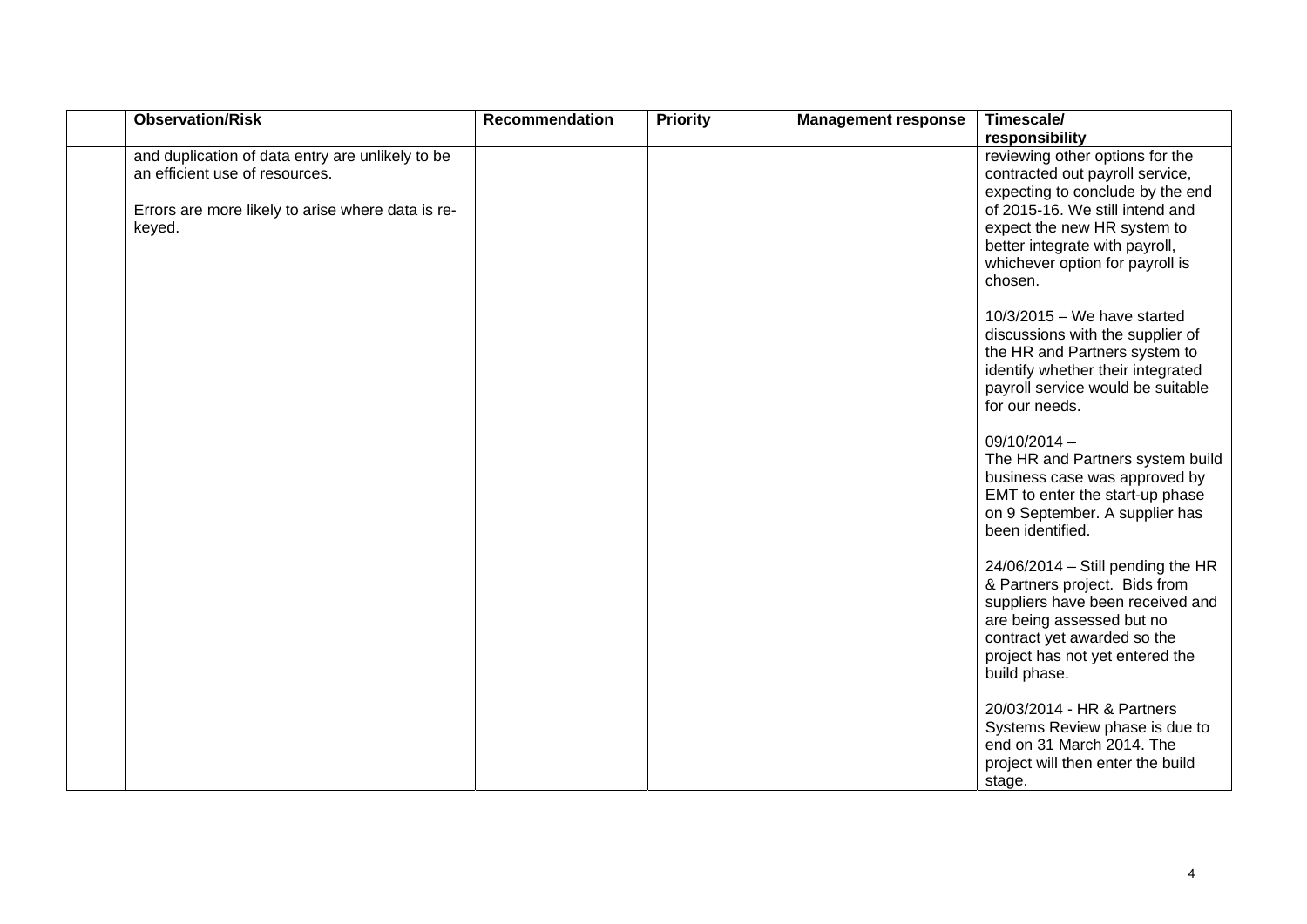# **Disaster Recovery / Business Continuity Planning (report dated October 2013 – considered at Audit Committee 28 November 2013)**

**Assurance on effectiveness of internal controls:** Substantial Assurance

### **Recommendations summary**

| <b>Priority</b> | <b>Number of recommendations</b> |
|-----------------|----------------------------------|
| Fundamental     | <b>None</b>                      |
| Significant     | <b>None</b>                      |
| Housekeeping    |                                  |

|     | <b>Observation/Risk</b>                         | <b>Recommendation</b>    | <b>Priority</b> | <b>Management response</b>  | Timescale/                                     |
|-----|-------------------------------------------------|--------------------------|-----------------|-----------------------------|------------------------------------------------|
|     |                                                 |                          |                 |                             | <b>Responsibility</b>                          |
| 6.2 | <b>Observation: The Business Continuity</b>     | <b>HCPC</b> should       | 3               | The Executive consider      | Head of Business Process Improvement           |
|     | Plan is centrally controlled and managed by the | consider alternative     |                 | technology based            |                                                |
|     | Head of Business Process Improvement but is     | methods of version       |                 | solutions for the update    | <b>Update</b>                                  |
|     | distributed as a paper document to 52 different | control and              |                 | and distribution of the     |                                                |
|     | people or locations.                            | distribution for the     |                 | BCP every year as part      | 26/11/2015 - A demonstration was               |
|     |                                                 | BCP, i.e. via secure     |                 | of the project              | provided to EMT in October on HCPC             |
|     | This makes it possible for uncontrolled         | internet/intranet, cloud |                 | prioritisation process      | Blackberry devices, and the restructure of     |
|     | documentation that may be outdated to           | service or secure USB    |                 | and budget discussions.     | the plan has been made to fit the online       |
|     | still be held. Anecdotal evidence suggests that | key                      |                 | To date other statutory     | delivery model. All plan data has now          |
|     | this has been the case on                       |                          |                 | requirements                | been input to the supporting secure            |
|     | a number of occasions.                          |                          |                 | have reached a higher       | website, and we will be training EMT and       |
|     |                                                 |                          |                 | priority than this project. | CDT / Heads of Department on                   |
|     | There would be benefits with using an           |                          |                 |                             | maintenance of the plan for their areas of     |
|     | alternative method for managing how             |                          |                 | This item remains on the    | responsibility over the next few months.       |
|     | the plan is accessed such as improved           |                          |                 | long list of important      |                                                |
|     | version control and distribution.               |                          |                 | projects until actioned.    | <b>Previous updates:</b>                       |
|     |                                                 |                          |                 | This project will be        |                                                |
|     | Potential alternatives include managing         |                          |                 | considered again in the     | 08/09/2015 - Implementation work is            |
|     | access via a central storage point i.e.         |                          |                 | project prioritisation      | under way with the supplier. Some editing      |
|     | secure internet or intranet location,           |                          |                 | process and budget          | of content layout is required to fully utilise |
|     | cloud-based service or distributed by           |                          |                 | discussions taking place    | the format options available, and this is in   |
|     | secure USB device.                              |                          |                 | in December and             | progress.                                      |
|     |                                                 |                          |                 | February for the            |                                                |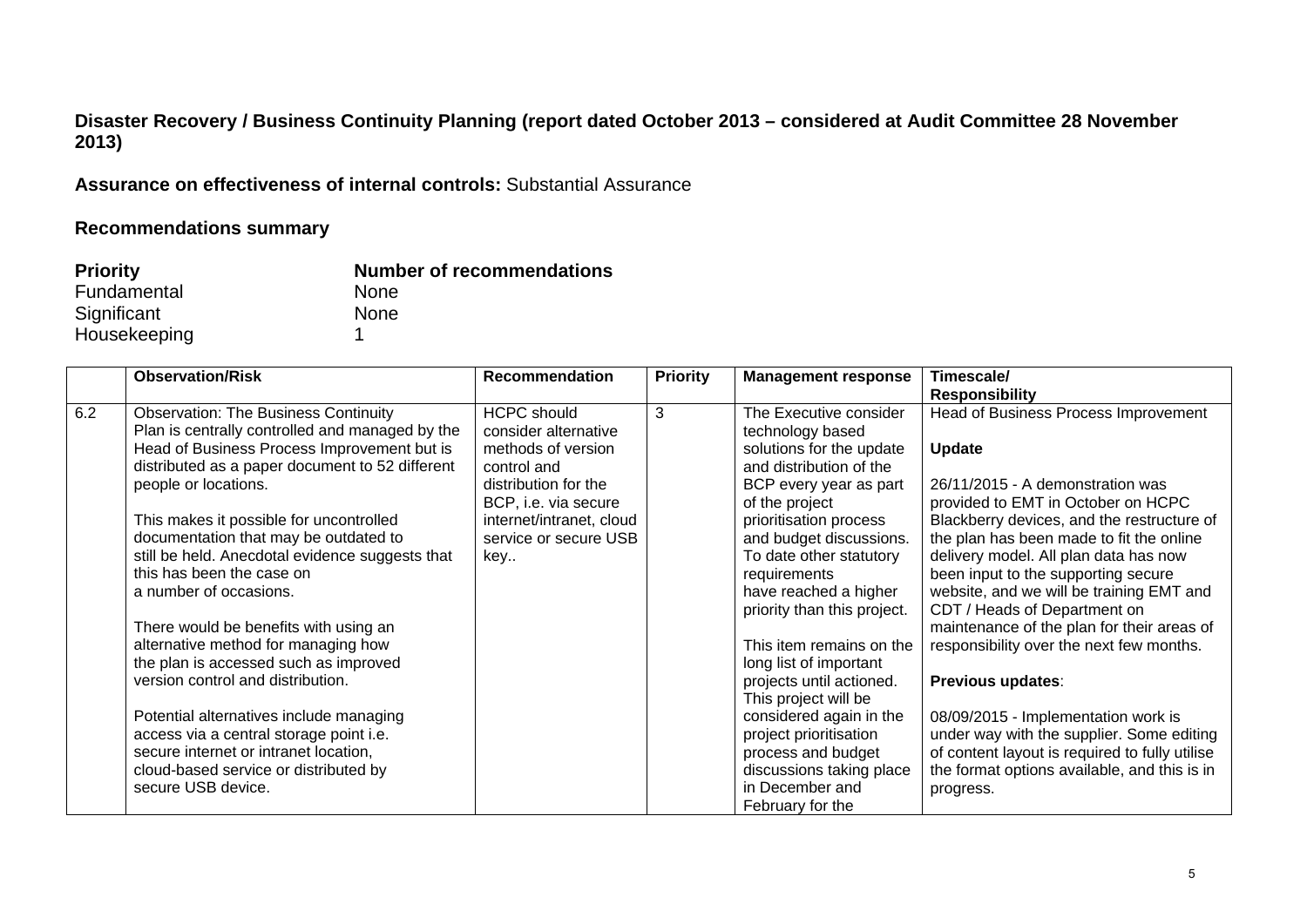| Risk: Plans may lack effective version     |  | forthcoming (2014/15) | 17/06/2015 - Licence PO is in progress for                                                                                                                                                          |
|--------------------------------------------|--|-----------------------|-----------------------------------------------------------------------------------------------------------------------------------------------------------------------------------------------------|
| control which may cause people to refer    |  | budget year.          | the software and service selected.                                                                                                                                                                  |
| to old or out-dated version of the         |  |                       | Development of our service will                                                                                                                                                                     |
| Business Continuity Plan causing delays in |  |                       | commence shortly                                                                                                                                                                                    |
| recovery.                                  |  |                       |                                                                                                                                                                                                     |
|                                            |  |                       | 19/03/2015 - A successful test with the<br>preferred supplier has taken place and the<br>procurement exercise is completing                                                                         |
|                                            |  |                       | 09/10/2014 - BPI are meeting a potential<br>external supplier on 02/10/2014. Options<br>will be reviewed following this. If the<br>external option is perused a procurement<br>process will be run. |
|                                            |  |                       | 24/06/2014 – BPI plan to investigate if an<br>in house system could be used instead of<br>an external procurement.                                                                                  |
|                                            |  |                       | $20/03/2014 -$<br>This project has been provided for within<br>the 2014-15 BPI budget. The ability to<br>produce paper versions will remain as a<br>contingency                                     |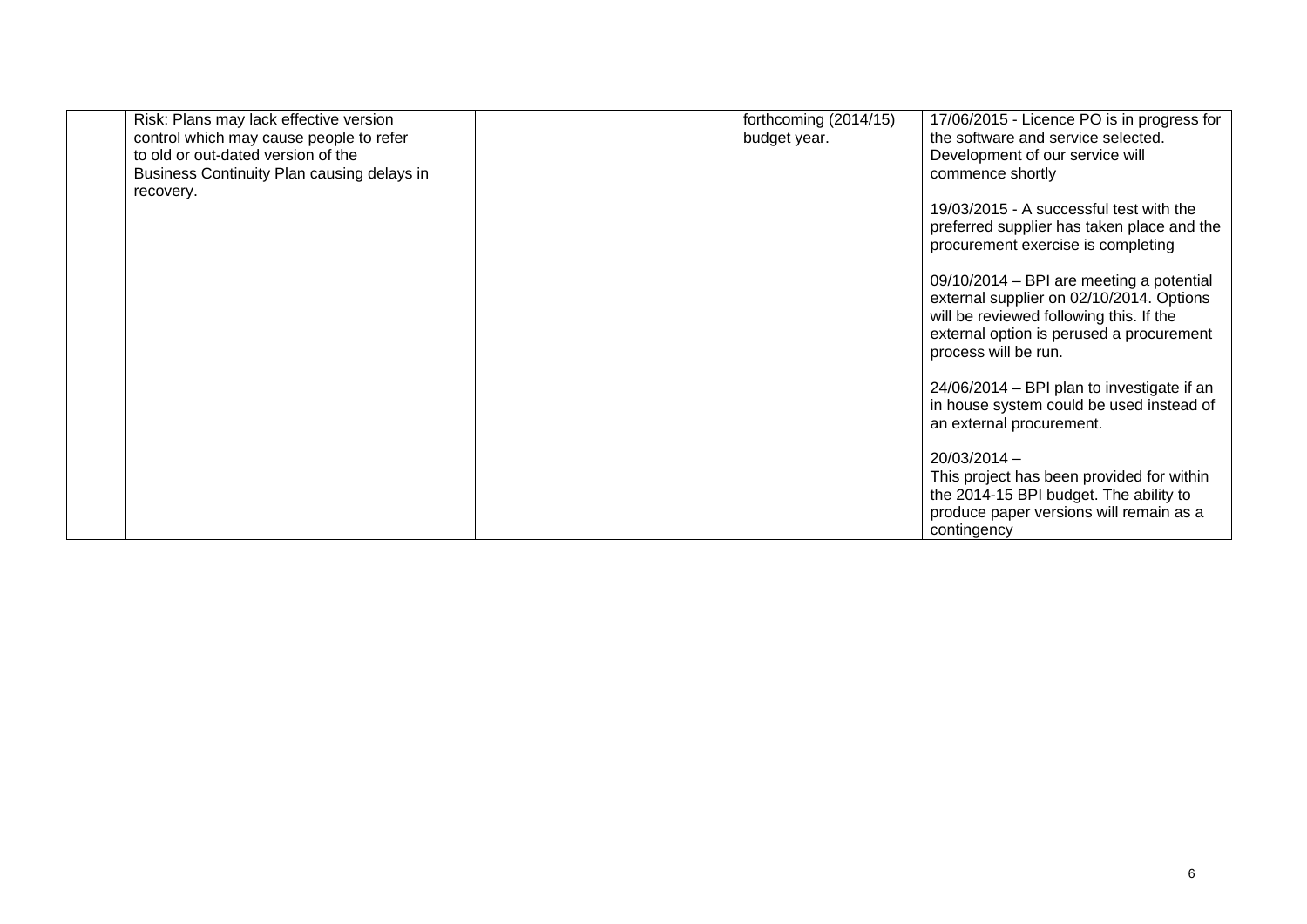# **Partners Expenses (Report dated March 2014 – considered at Audit Committee 20 March 2014)**

**Assurance on effectiveness of internal controls:** Substantial Assurance

# **Recommendations summary**

| <b>Priority</b> | <b>Number of recommendations</b> |
|-----------------|----------------------------------|
| Fundamental     | <b>None</b>                      |
| Significant     |                                  |
| Housekeeping    |                                  |

| <b>Observation/Risk</b>                          | <b>Recommendation</b>                                                                                                                                                                                                                                                                                                                                                                                                                                                                                                                                                                                                                                                                                                                                                                                                                                          | <b>Priority</b>                                                                                                                                                                                                                   | <b>Management response</b> | Timescale/                                                                                                                                                                                                                                                                                                                                                                                                                                                                                           |
|--------------------------------------------------|----------------------------------------------------------------------------------------------------------------------------------------------------------------------------------------------------------------------------------------------------------------------------------------------------------------------------------------------------------------------------------------------------------------------------------------------------------------------------------------------------------------------------------------------------------------------------------------------------------------------------------------------------------------------------------------------------------------------------------------------------------------------------------------------------------------------------------------------------------------|-----------------------------------------------------------------------------------------------------------------------------------------------------------------------------------------------------------------------------------|----------------------------|------------------------------------------------------------------------------------------------------------------------------------------------------------------------------------------------------------------------------------------------------------------------------------------------------------------------------------------------------------------------------------------------------------------------------------------------------------------------------------------------------|
|                                                  |                                                                                                                                                                                                                                                                                                                                                                                                                                                                                                                                                                                                                                                                                                                                                                                                                                                                |                                                                                                                                                                                                                                   |                            | <b>Responsibility</b>                                                                                                                                                                                                                                                                                                                                                                                                                                                                                |
| Observation: The Expenses Policy for Partners    | (i) HCPC should                                                                                                                                                                                                                                                                                                                                                                                                                                                                                                                                                                                                                                                                                                                                                                                                                                                | 2                                                                                                                                                                                                                                 | Agreed. Partners will be   | December 2014 - Head of Financial                                                                                                                                                                                                                                                                                                                                                                                                                                                                    |
|                                                  | remind partners of                                                                                                                                                                                                                                                                                                                                                                                                                                                                                                                                                                                                                                                                                                                                                                                                                                             |                                                                                                                                                                                                                                   | reminded of the current    | Accounting.                                                                                                                                                                                                                                                                                                                                                                                                                                                                                          |
| booked through the HCPC's preferred travel agent |                                                                                                                                                                                                                                                                                                                                                                                                                                                                                                                                                                                                                                                                                                                                                                                                                                                                |                                                                                                                                                                                                                                   | policy. Through the travel |                                                                                                                                                                                                                                                                                                                                                                                                                                                                                                      |
|                                                  |                                                                                                                                                                                                                                                                                                                                                                                                                                                                                                                                                                                                                                                                                                                                                                                                                                                                |                                                                                                                                                                                                                                   |                            | <b>Update</b>                                                                                                                                                                                                                                                                                                                                                                                                                                                                                        |
|                                                  |                                                                                                                                                                                                                                                                                                                                                                                                                                                                                                                                                                                                                                                                                                                                                                                                                                                                |                                                                                                                                                                                                                                   |                            |                                                                                                                                                                                                                                                                                                                                                                                                                                                                                                      |
|                                                  |                                                                                                                                                                                                                                                                                                                                                                                                                                                                                                                                                                                                                                                                                                                                                                                                                                                                |                                                                                                                                                                                                                                   |                            | 26/11/2015 - Cleared, subject to                                                                                                                                                                                                                                                                                                                                                                                                                                                                     |
|                                                  |                                                                                                                                                                                                                                                                                                                                                                                                                                                                                                                                                                                                                                                                                                                                                                                                                                                                |                                                                                                                                                                                                                                   |                            | approval of revised Partners Travel                                                                                                                                                                                                                                                                                                                                                                                                                                                                  |
|                                                  |                                                                                                                                                                                                                                                                                                                                                                                                                                                                                                                                                                                                                                                                                                                                                                                                                                                                |                                                                                                                                                                                                                                   |                            | policy by Council in December 2015.                                                                                                                                                                                                                                                                                                                                                                                                                                                                  |
|                                                  |                                                                                                                                                                                                                                                                                                                                                                                                                                                                                                                                                                                                                                                                                                                                                                                                                                                                |                                                                                                                                                                                                                                   |                            | Automatic payment of partner fees is                                                                                                                                                                                                                                                                                                                                                                                                                                                                 |
|                                                  |                                                                                                                                                                                                                                                                                                                                                                                                                                                                                                                                                                                                                                                                                                                                                                                                                                                                |                                                                                                                                                                                                                                   |                            | being rolled out and revised policy will                                                                                                                                                                                                                                                                                                                                                                                                                                                             |
|                                                  |                                                                                                                                                                                                                                                                                                                                                                                                                                                                                                                                                                                                                                                                                                                                                                                                                                                                |                                                                                                                                                                                                                                   |                            | require use of the new travel provider.                                                                                                                                                                                                                                                                                                                                                                                                                                                              |
|                                                  |                                                                                                                                                                                                                                                                                                                                                                                                                                                                                                                                                                                                                                                                                                                                                                                                                                                                |                                                                                                                                                                                                                                   |                            |                                                                                                                                                                                                                                                                                                                                                                                                                                                                                                      |
|                                                  |                                                                                                                                                                                                                                                                                                                                                                                                                                                                                                                                                                                                                                                                                                                                                                                                                                                                |                                                                                                                                                                                                                                   |                            | Previous updates:                                                                                                                                                                                                                                                                                                                                                                                                                                                                                    |
|                                                  |                                                                                                                                                                                                                                                                                                                                                                                                                                                                                                                                                                                                                                                                                                                                                                                                                                                                |                                                                                                                                                                                                                                   |                            |                                                                                                                                                                                                                                                                                                                                                                                                                                                                                                      |
|                                                  |                                                                                                                                                                                                                                                                                                                                                                                                                                                                                                                                                                                                                                                                                                                                                                                                                                                                |                                                                                                                                                                                                                                   |                            | 08/09/2015 - All partners will be using                                                                                                                                                                                                                                                                                                                                                                                                                                                              |
|                                                  |                                                                                                                                                                                                                                                                                                                                                                                                                                                                                                                                                                                                                                                                                                                                                                                                                                                                |                                                                                                                                                                                                                                   |                            | Click Travel from 1 September 2015.                                                                                                                                                                                                                                                                                                                                                                                                                                                                  |
|                                                  |                                                                                                                                                                                                                                                                                                                                                                                                                                                                                                                                                                                                                                                                                                                                                                                                                                                                |                                                                                                                                                                                                                                   |                            | Will become mandatory to use the new                                                                                                                                                                                                                                                                                                                                                                                                                                                                 |
|                                                  |                                                                                                                                                                                                                                                                                                                                                                                                                                                                                                                                                                                                                                                                                                                                                                                                                                                                |                                                                                                                                                                                                                                   |                            | travel provider, once the automatic                                                                                                                                                                                                                                                                                                                                                                                                                                                                  |
|                                                  |                                                                                                                                                                                                                                                                                                                                                                                                                                                                                                                                                                                                                                                                                                                                                                                                                                                                |                                                                                                                                                                                                                                   |                            | payment of partner fees is introduced.<br>(Expected 1 October 2015).                                                                                                                                                                                                                                                                                                                                                                                                                                 |
|                                                  |                                                                                                                                                                                                                                                                                                                                                                                                                                                                                                                                                                                                                                                                                                                                                                                                                                                                |                                                                                                                                                                                                                                   |                            |                                                                                                                                                                                                                                                                                                                                                                                                                                                                                                      |
|                                                  |                                                                                                                                                                                                                                                                                                                                                                                                                                                                                                                                                                                                                                                                                                                                                                                                                                                                |                                                                                                                                                                                                                                   |                            | 17/06/2015 - The migration to the new                                                                                                                                                                                                                                                                                                                                                                                                                                                                |
|                                                  |                                                                                                                                                                                                                                                                                                                                                                                                                                                                                                                                                                                                                                                                                                                                                                                                                                                                |                                                                                                                                                                                                                                   |                            | travel management contract is on track,                                                                                                                                                                                                                                                                                                                                                                                                                                                              |
|                                                  |                                                                                                                                                                                                                                                                                                                                                                                                                                                                                                                                                                                                                                                                                                                                                                                                                                                                |                                                                                                                                                                                                                                   |                            | per the 10/3/2015 update.                                                                                                                                                                                                                                                                                                                                                                                                                                                                            |
|                                                  | states "Travel and accommodation should be<br>Co-operative Travel Management". However, this is<br>not mandatory and there are no specific<br>consequences for not doing so other than if abused.<br>Up to period 9 of the current financial year, 42% (by<br>value - £390k of £930k) of partners' expenses<br>authorised and paid by HCPC have been claimed by<br>direct reimbursement rather than using the services<br>of Co-operative Travel Management.<br>In addition to the value for money implications,<br>limited usage of the travel bureau means that<br>management information on expenditure is<br>restricted.<br>HCPC is currently planning to market test its travel<br>management arrangements and forms redesigned<br>to obtain additional detail regarding the reasons for<br>direct bookings.<br>Risk: Failure to achieve value for money. | its preference for<br>them to book travel<br>requirements<br>through the<br>appointed travel<br>service in<br>preference to the<br>direct bookings<br>which are currently<br>made in the<br>significant number<br>of cases noted. |                            | tender, we intend to<br>address partners'<br>concerns about the<br>current system (including<br>usability & price) and<br>review their comments as<br>to why they are not using<br>the travel company.<br>We will also explain to<br>partners the benefits to<br>HCPC of routing all<br>bookings through the<br>travel provider (simplified<br>transactions, duty of care,<br>better value for money,<br>better management<br>information).<br>As part of the new travel<br>management contract, the |